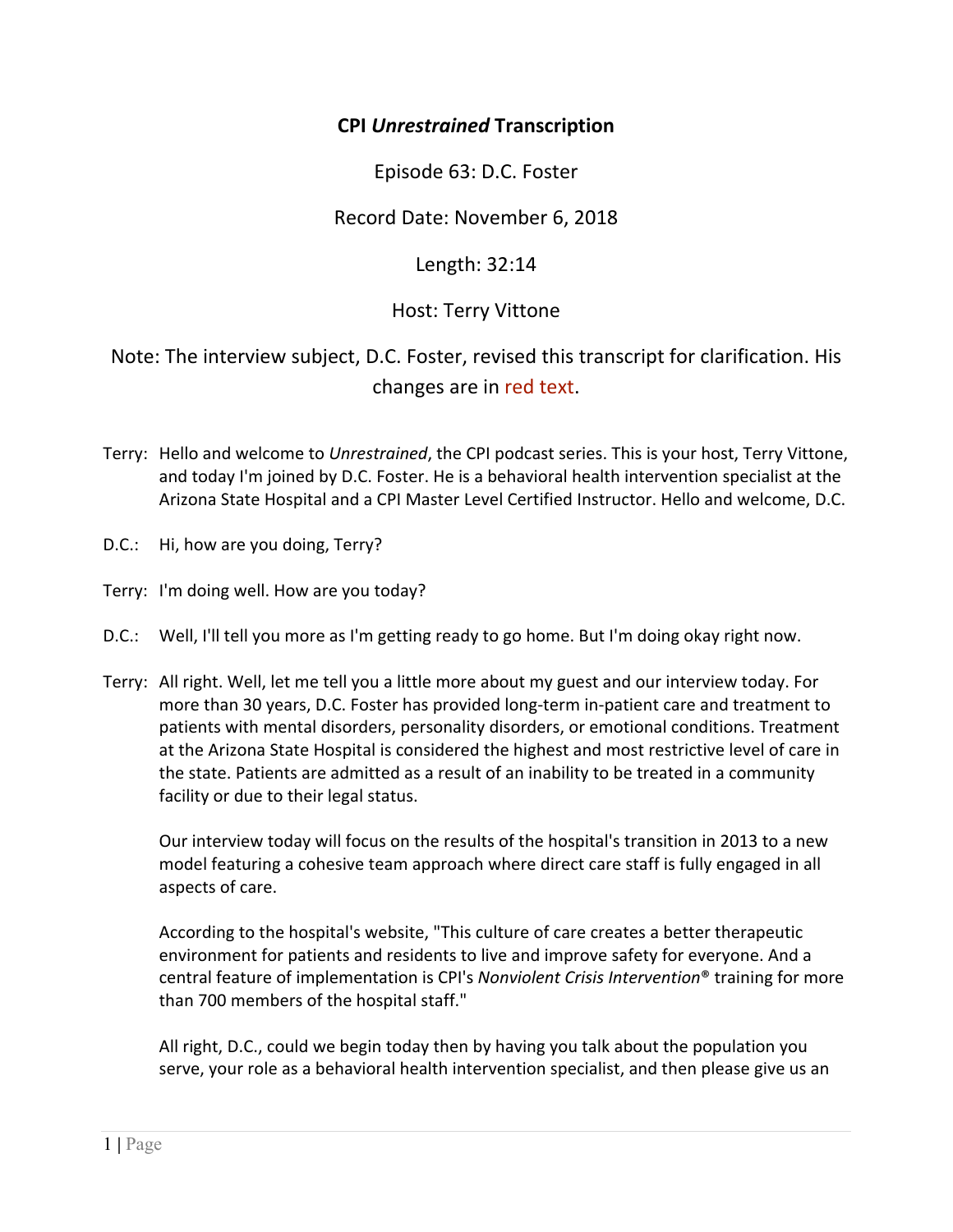idea of some of the challenging behaviors that you typically encounter and the nature of your interventions.

D.C.: Okay. Our hospital is a multi-treatment facility. We have a civil hospital where we treat patients with mental illnesses: PAD, GD, and DTO, and DTS behaviors. The PAD stands for persistently and acutely disabled, the GD is greatly disabled, DTO is danger to others, and [DTS is] danger to self.

We also have a forensic hospital. Our forensic hospital houses criminals who've been adjudicated also having a mental illness, and they have a community reintegration program called CRU, where when they reach a certain level, a higher level, where they're able to go out, but they're monitored when they go out.

We also have Arizona Community Protection and Treatment Center, an SVP Program, which is for sexually-violent persons, and they've been committed to us for treatment from the courts.

My role essentially as a behavioral health intervention specialist is to work with the teams on the unit. If there's a problem that could be a danger to others with an individual who becomes dysregulated and violent, I'm usually asked to go and see and support the team in a number of ways.

And you asked me for something else, Terry.

- Terry: Well, some of the challenging behaviors that you might encounter when you get a call to go and assist.
- D.C.: Well, we have individuals with varied backgrounds, but they have a mental disorder. So we may have individuals with weapons, makeshift weapons, knives, they sneak things in through the safeguards and checkpoints—to the facility, I should say, even through the mail and other areas like that. Razor blades used for grooming were once a problem, and they make weapons basically out of anything. Our population is very creative. They'll tie ropes together or braid a rope. They'll do things to try and intimidate the staff here. It's a wide variety of stuff, things and behaviors that challenge staff. We have a contraband board that shows things that we've caught over the years, knives and shanks and toy guns or cap guns and stuff; they look very real.
- Terry: So, you see improvised weapons that could very well be lethal then?
- D.C.: Yes, and to staff. And part of the de‐escalation and deceleration approach that we use as CPI's teachings to bring this—to either slow down the behavior or bring it to a complete halt, individuals usually want something in return, so at times it's like a negotiation process that I'm involved in along with the team.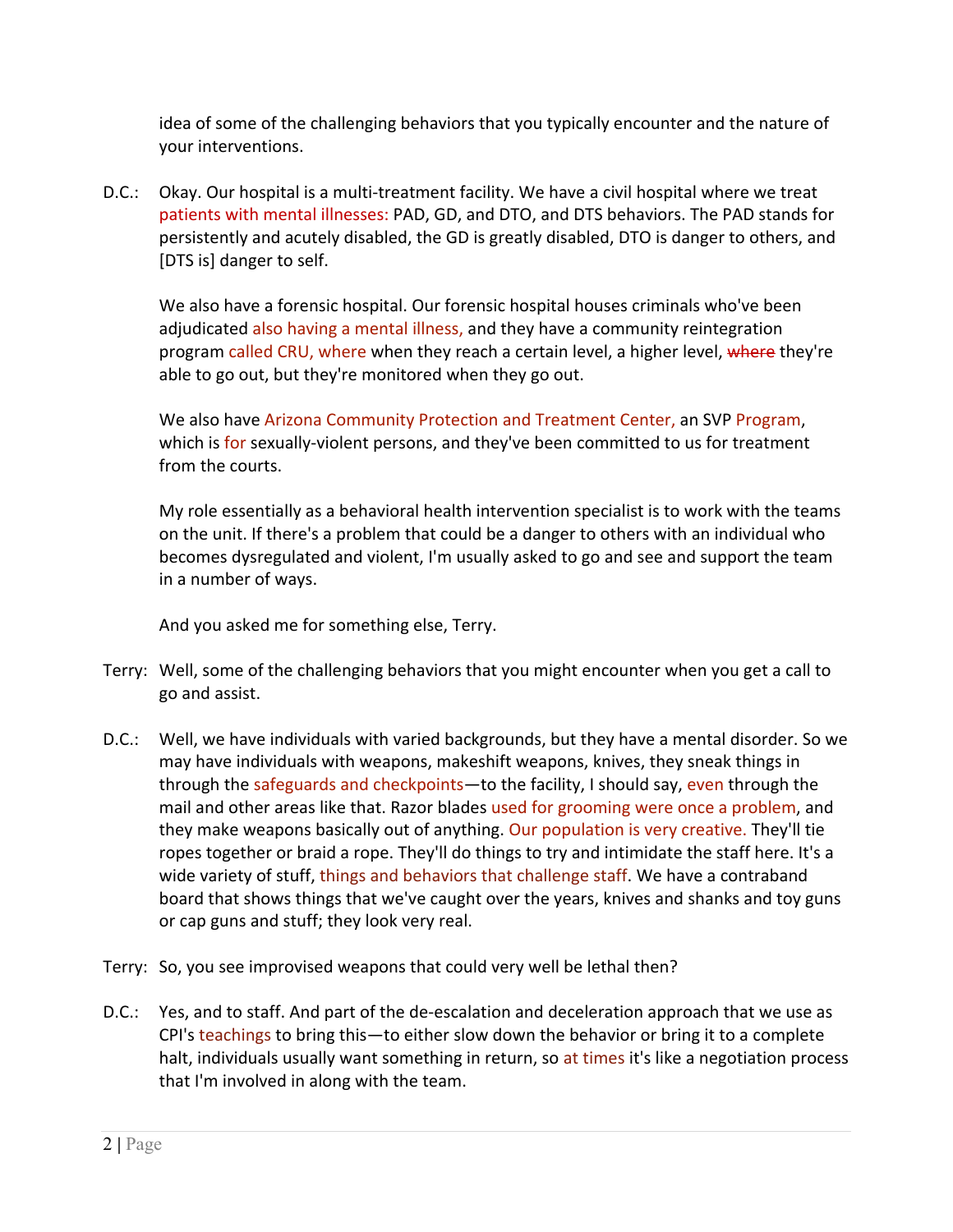- Terry: I see. Well, so, when were you first, D.C., certified in CPI *Nonviolent Crisis Intervention*® training, and how important do you feel that CPI training is in helping to sustain a culture of care and safety at the hospital?
- D.C.: Well, again, it's at the core of everything we do. 2012, I believe, is when we did it. We had CPI at the State Hospital years ago. They switched to several different ones during that course, and we returned back to CPI.

In terms of its application and how to use it effectively, we work with the individuals. We try to develop the rapport that CPI talks about with many of the individuals, the heavy hitters on the various units, and try to build an alliance relationship as opposed to an adversarial one. We try to diffuse things before they get started. So we have, like, a prevention focus, in terms of rounds, with the individual every day. At least I do. I'll go to the different units and just talk, communicate with them, patients and if they have any issues, let me know and I'll see what I could do for them. So we try to get ahead of the problems before they start.

- Terry: So your prevention starts with rounds every morning?
- D.C.: Yes.
- Terry: That's impressive. So which staff departments at the hospital are trained in *Nonviolent Crisis Intervention*®? I see you trained 700. I imagine you trained more since then. And do you feel that fidelity of training is important to providing a consistent or a common language and violence prevention values to your staff?
- D.C.: Well, again, we train everyone who comes into the hospital who is basically not a contract person. If you have direct patient contact, you're trained. And we put emphasis not only in the training, but we encourage the people to go out and talk, you know what I mean? Go and interact with the patient population, so on the various units.

Again, your other question was—the tail end of that question was what now?

- Terry: Well, you, personally, as a Master Level Instructor, do you feel that this fidelity of training, that is that you train everybody, is that really important to providing a consistent language among different staff departments, different departments or different staff?
- D.C.: Well, absolutely. The language is important for a number of reasons. One of the things we try to eliminate from our vocabulary is "no," to tell an individual "No." For instance, there was an incident that occurred where the resident or the staff miscommunicated—the staff was involved in an activity, and one of the patients had asked—made a request, who wasn't involved in an activity. The staff had said, "No," and at that point, the resident became—or the patient became upset and started tossing things around and destroying the room, breaking property, and there was a lot of damage to the area.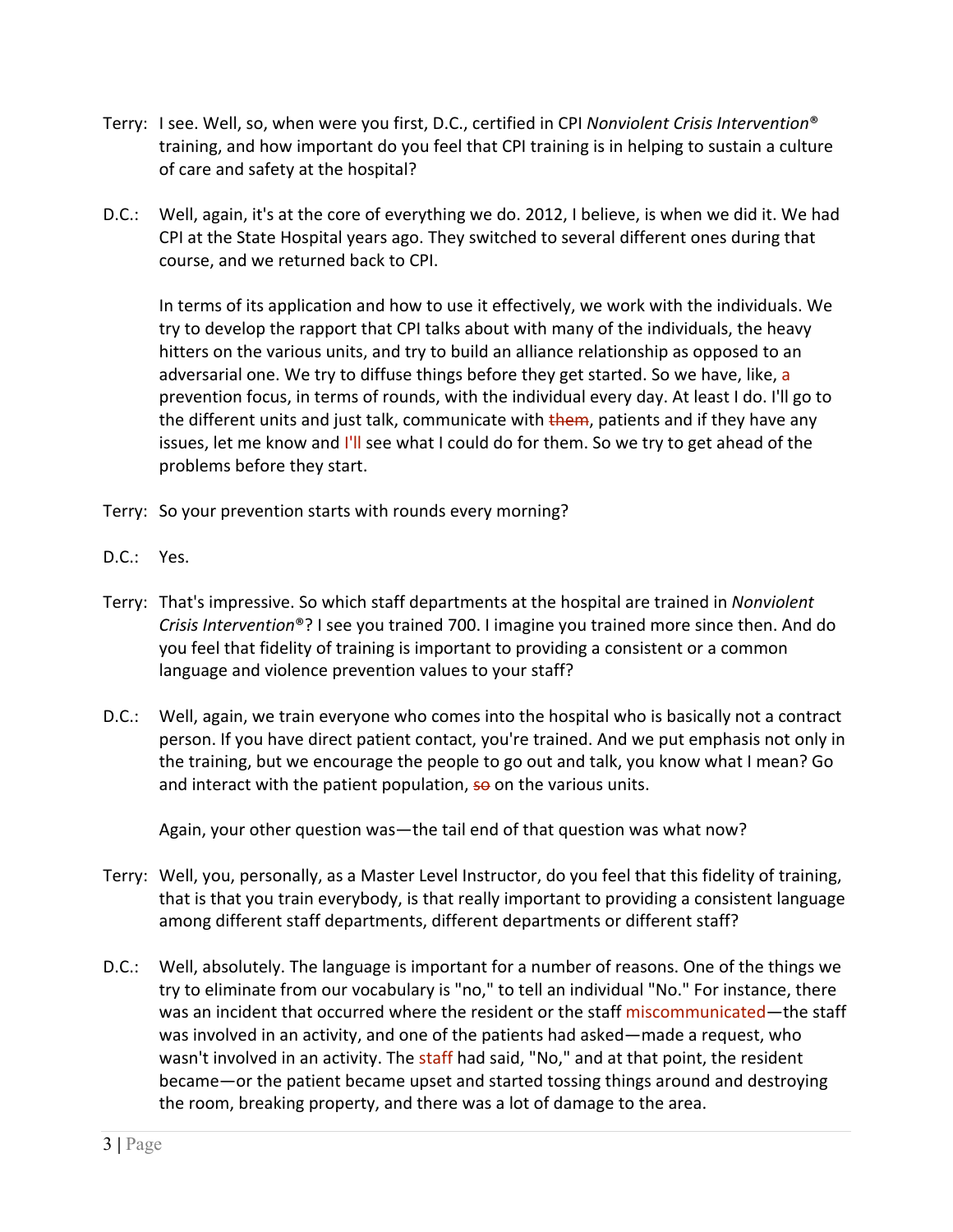So, we try to eliminate "no" from our vocabulary, and that kind of language when possible. We try to talk to the patient in terms of, "What is it that you need? How can I help you right now?" instead of blaming or saying "No." It takes a lot of skill not to say "No" during the course of the day.

- Terry: I can only imagine. I mean, with some of the extremity of behavior and of the diagnosis of the patients that you see, I imagine that there's some really difficult behavior to not respond to with a negative right away. And you were trained, I believe, in 2012 or 2013?
- D.C.: '12.
- Terry: 2012. And how often do you train? How many people do you think you've trained in your experience as a trainer, D.C.? Sorry to hit you with that. I'm just wondering if you have a ballpark.
- D.C.: I'm gonna say I'm in the thousands. Training never stops, both informal and formal.
- Terry: Wow, how about that. So—
- D.C.: I will also sit in on classes with some of the other trainers since I'm the most senior, and work with them. It doesn't reflect in my spare class, but I wanna make sure that—again, we talk about the fidelity of instructions. I wanna make sure that there's an understanding and there's participation in the training, so that there's a clear understanding about what we mean, the terms, how we use them, and how we apply them.
- Terry: I see. Now, to go along with this, I think it's really fascinating that you take this as a kind of a core value not to say "No." But you told me, D.C., in our pre‐interview, that the staff at Arizona State has a saying at this. "Whatever it takes, to stay hands‐off." Could you tell me why that phrase is so relevant to your care philosophy and methods?
- D.C.: Well, number one, any time you put your hands on an individual, the potential for violence, escalation of behavior, also having a ripple effect with the other people or the other patients on the unit, increases greatly; it becomes exponential. "Whatever it takes," essentially, is kind of like our mantra, [our] Instructors' mantra. And what we wanna do is we wanna try to resolve the issues and problems without physical contact, and that way, we can convey that things can be worked out without the threat of violence. And that seems to be pretty good.

There was a period in the culture apparently, much before ours, where they initiated what they called "takedowns."

Terry: You eliminated that?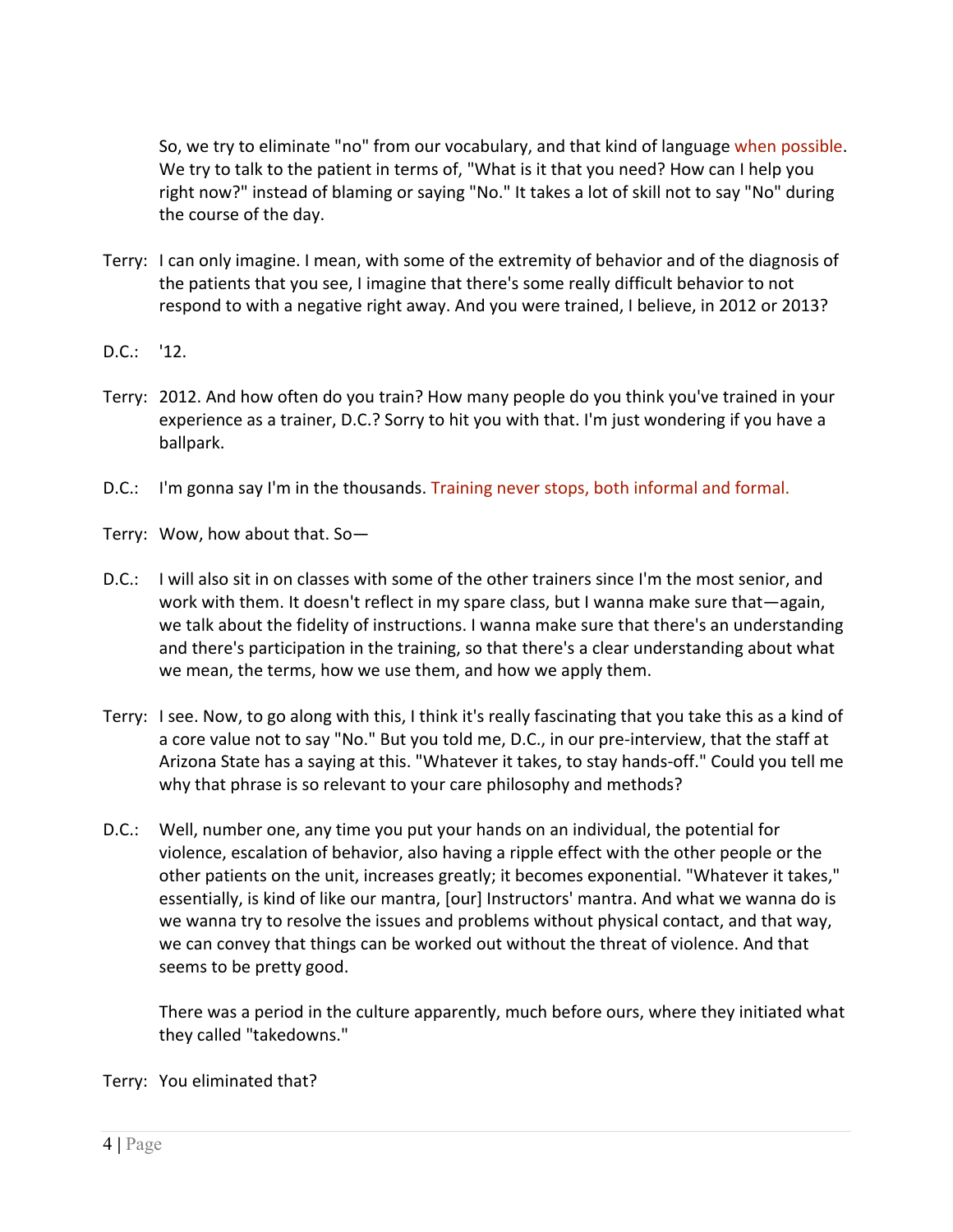- D.C.: Yeah, we no longer have that. Even before, one of the things we saw even prior to 2012 when CPI was reintroduced to us, is that there seems to be a problem with that. There were injuries coming up, it was a goal to get the patient off their feet. And they do seem to like going to the ground, whatever ground that was, including concrete and other things like that. It made them less dangerous, but the injuries had went up. So, we made it a special focus of ours to see if we can decelerate those behaviors or de‐escalate those behaviors through verbal communication.
- Terry: And that would also fit right in line with CPI's value of creating the least restrictive environments possible.
- D.C.: Absolutely.
- Terry: So, it sounds like prevention is a very central value there at Arizona State Hospital.
- D.C.: Very much so. And we're trying to teach that and get out—to get people to get in front of situations. And we talked about the language before, and we have a little language that we use. You know, escalation is one of the things that we talk about or we document a lot, but our language here as Instructors is pre‐escalation, pre‐intervention, pre‐crisis, pre‐ conditions. We wanna know what's happening before that occurs. And if we can get a handle of what kind of conditions arise prior to that, we can work on those kinds of things to avoid the latter, which is the violent and aggressive behavior.
- Terry: So you have a lot of due diligence steps built into the process to preempt anything that would lead to an escalation?
- D.C.: Yes. And we're trying new things every day. Give you one example, we had an individual who loved music, and he was very difficult to move from the patio—to the patio, excuse me, from the day room. There was problems with that. We wound up putting a music box out on the patio to make sure that patients got fresh air. And everybody kind of gravitated to it, including him. There was no more problem, but he just wanted some of his environment to go with him, and that was the issue.

So, we made it kind of homey for him. We played his music and we had less trouble and stuff like that. This was a pretty big guy.

- Terry: You know, that sounds simple, but I imagine it's deceptive to have actually realized what the solution was going to be to make that outside environment more comfortable and familiar to him.
- D.C.: And that's pretty accurate. We try to do that with many of our individuals. You know, a lot of them to bring books without pictures, we make their outdoor patio time worthwhile. If they wanna bring things from their rooms or from their areas, or get stuff from their property, they're permitted to do that, too, to keep on the unit, as long as it doesn't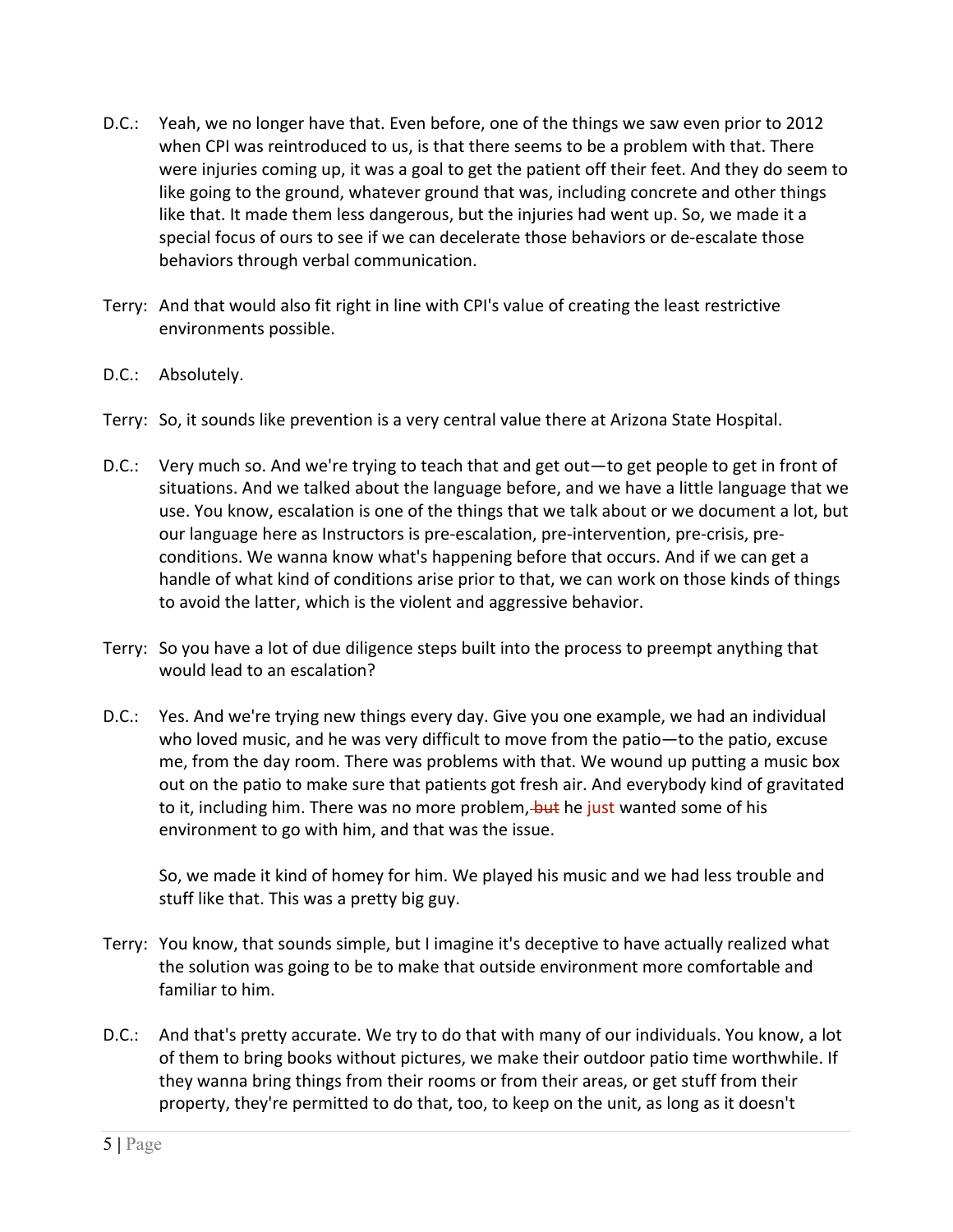constitute a build‐up of material because we like the rooms and the areas to be clean and free.

Terry: So you need a certain amount of visible control, but within that parameter, you allow some customization for the building rapport, which leads to my next question, which I'll go into here. D.C., in one of your guest blogs, you write—and we'll link these in our podcast blog, we'll have a link to your—the fine collection of blogs you've written for CPI.

You write, "I find the building of rapport and being trauma‐informed synonymous and inextricably tied together, resulting in healthier and more positive outcomes through our population." I would love it if you would unpack that statement for our listeners.

D.C.: Well, rapport is a key component of ours, and we train to our new employee orientation to start building rapport the minute you walk through the door. We have an understanding here that rapport starts when you first enter the patients' population, and again, as you come through the door. And it's not only based upon you and the individual you may be dealing with, but other people and other patients will see that, too, and they will assess you with our patient population. We'll kind of assess and look at it and saying, "Is this someone I wanna talk to or deal with?" as you deal with another patient. So, know that people will be watching all the time.

Being trauma‐informed is understanding some of the difficulties that many of our patients have gone through. And in doing that, we have to open and create that dialog again. In creating that dialog, we can find out what kinds of things were traumatic to that person, what they wanna speak about, how we need to approach them, things like that, and it's worked out pretty good for us.

There was a period, I wanna say probably 30 years ago, when you would wake up people by turning on the lights and things like that. We'll sometimes turn on the lights to their rooms to get [them] up in the morning. And sometimes one of the things that they would do is they turn off the light. So we would ask people now, as opposed to 30 years ago, when staff were banging garbage cans together, screaming, "Wake up, wake up, wake up." We go in there, we leave the lights off and we let them know it's wake-up time so they can get their ADLs and things like that together.

We also incentivize that by bringing coffee and donuts and things like that out in the day or in the morning. So when there's a community meeting, the patients can enable the process or program—they can have a little snack, I should say.

Terry: So, let me ask you, when you start an initial conversation with a patient, how do you—it must be a really artful thing to be able to—to kind of ask them about the trauma that they might have endured in their life before the hospital. I mean, how do you initiate a conversation like that?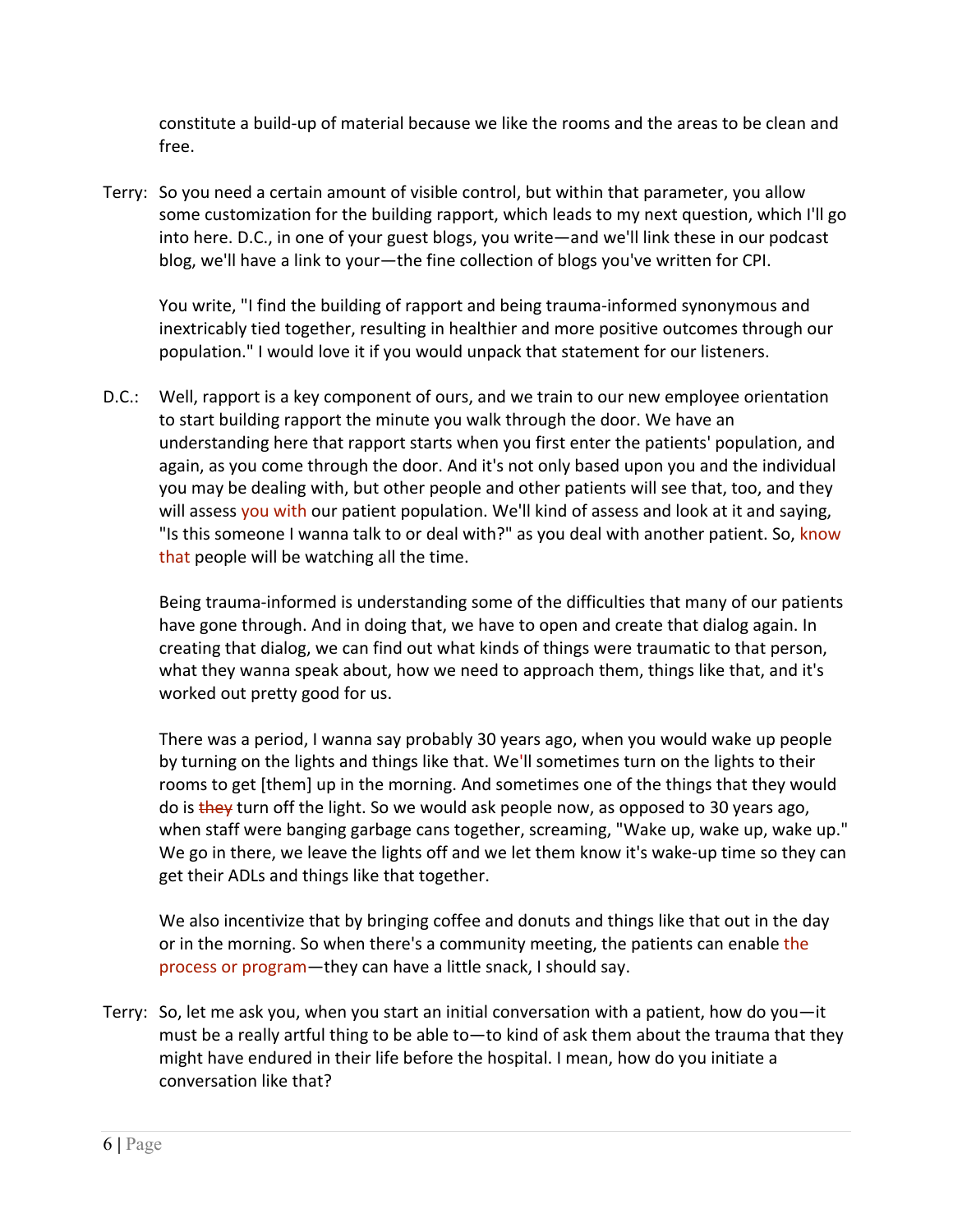D.C.: Well, it involves an interview, a couple of things. I also use like a patient interest and aptitude kind of questioning. What are the things they like to do? What are the things they're good at, and then could they teach them? We have people who teach chess to other people, patients.

But we just—we sit down. Again, it's as simple as just asking. "Is there anything you wanna tell me about you growing up?" Or, "What do you like? What's your dislikes?" And we don't focus so much on the dislikes; we like to build our plans around strength‐based information.

So, especially those patients that give us that information, we ask them, "Is there any way that we can help you replicate those things in here if they're safe interventions?" The patient will talk to us about that and we can bring that to the treatment team and see if we can do that.

You know, we had patients who like to do graffiti. We actually put this person in an art class, rehab. So, we didn't look at graffiti as anything bad, and he made it colorful and very nice. He had some artistic talent. So when people hear graffiti, they thought about writing on the walls and things like that, so we gave him walls and papers and posters that he could practice his craft on, and that made him happy.

- Terry: So, very proactive and positive solutions after going after what—in that interview, determining what the interests and talents of what the patients are. How many patients are in Arizona State right now that you manage?
- D.C.: I'm gonna guess here. Our number probably is 243, somewhere around there. We used to be as high as 1,400, not the state hospital, per se, but when we were the territorial insane asylum, we had 1,400 people.
- Terry: You have quite a storied history there. I think your facility was built in the 1870s at some point.
- D.C.: That's correct.
- Terry: And so it's been a long—you have quite a storied history.
- D.C.: We have some history here, being that we're the only state hospital in the area. We used to get people from Stockton, California, that were carted our way during those particular times, in the early 1800s. We've had some celebrities here that I can't really talk about. We have a graveyard here that's been on the property for a long time. We had a buffalo soldier who was buried here, and there was a movement to get him from our grave plot in our hospital area out to Washington and they—the word escapes me how you get him out of the ground, but they did that, excavate him, they did that and they brought him to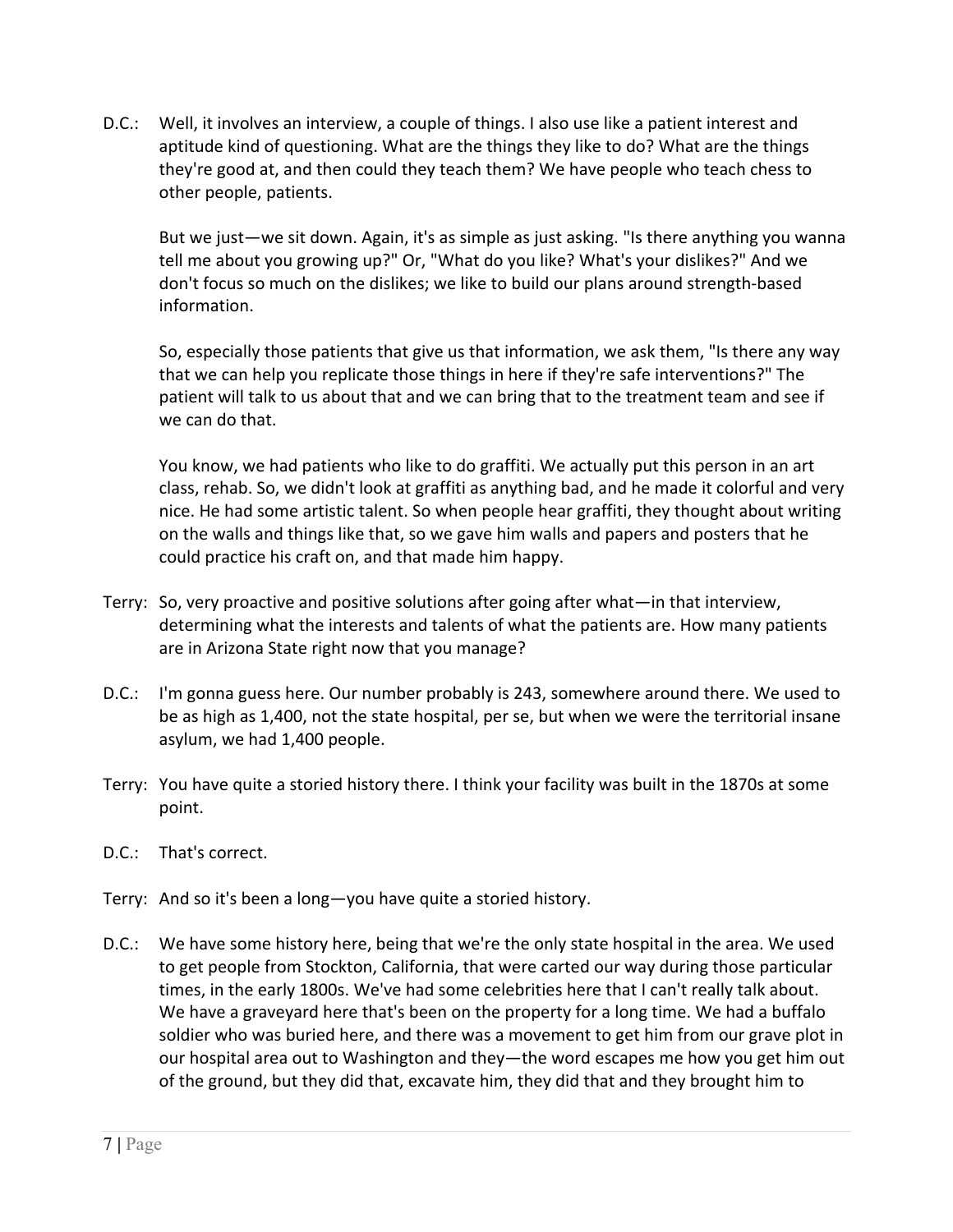Washington, and he's now buried in Arlington with the recognition of having served his country.

- Terry: That's beautiful. You have two acronyms there at Arizona State, CARE and STEP, that we talked about in our pre‐interview and I think they're really powerful. And they're used at the hospital as reminders of your foundational values. Could you talk about CARE and STEP, and what they stand for and how they inform staff behavior?
- D.C.: What we do here, we have a weekly post that people and our administrators are committed to weighing in on, stuff like that. That includes our CEO, our CMO, our CNO chief nursing officer, my boss, and all the way down the line, our executive administrator staff.

CARE, C‐A‐R‐E, is Creating A Respectful Environment, and we look for things and ways to be able to do that. We take our tips from the patients and the other staff who have a load of talent in areas like that, and we utilize the talent that we have and we put that to paper so people can read it and remind themselves about why we're here, and it's for the patients and the residents.

The STEP is Safety Takes Every Person. That's what the STEP is about. And we look for ways to make safety catches. If we see something that may be amiss or going amiss like that, we wanna report those. And we recognize those people who look for those safety opportunities, and so much as doing the little things. I myself I pick rocks up off the patient grounds that was done when we had opened it—our hospital was in its infancy, and so was our landscaping, and every time it would rain, bigger rocks would come uncovered. But we got a contingent of staff to go out and pick these rocks up so that they couldn't be weaponized. I mean, things that simple.

If we see a piece of paper on the floor or something on the concrete grounds outside, we take the responsibility to pick that up ourselves; we're not waiting for grounds people. We're looking to have the best environment possible for our patients and our staff.

- Terry: Excellent. Now, D.C., in the past, you've shared stories of CPI about behavioral crisis that occur at the hospital. Could you share one of those with our listeners?
- D.C.: Well, this one doesn't make me look too good.
- Terry: You're a brave man.
- D.C.: I'm gonna go back to the beginning when I was hired. One of the things was that our patients had bands on their hands, and the bands would signify their ability to have access to the grounds. We had a gold band which was like unlimited grounds, per se, and that meant being able to leave the unit and coming back or checking in at certain times, medication times and changing shift times, and, you know, time for lunch and dinner.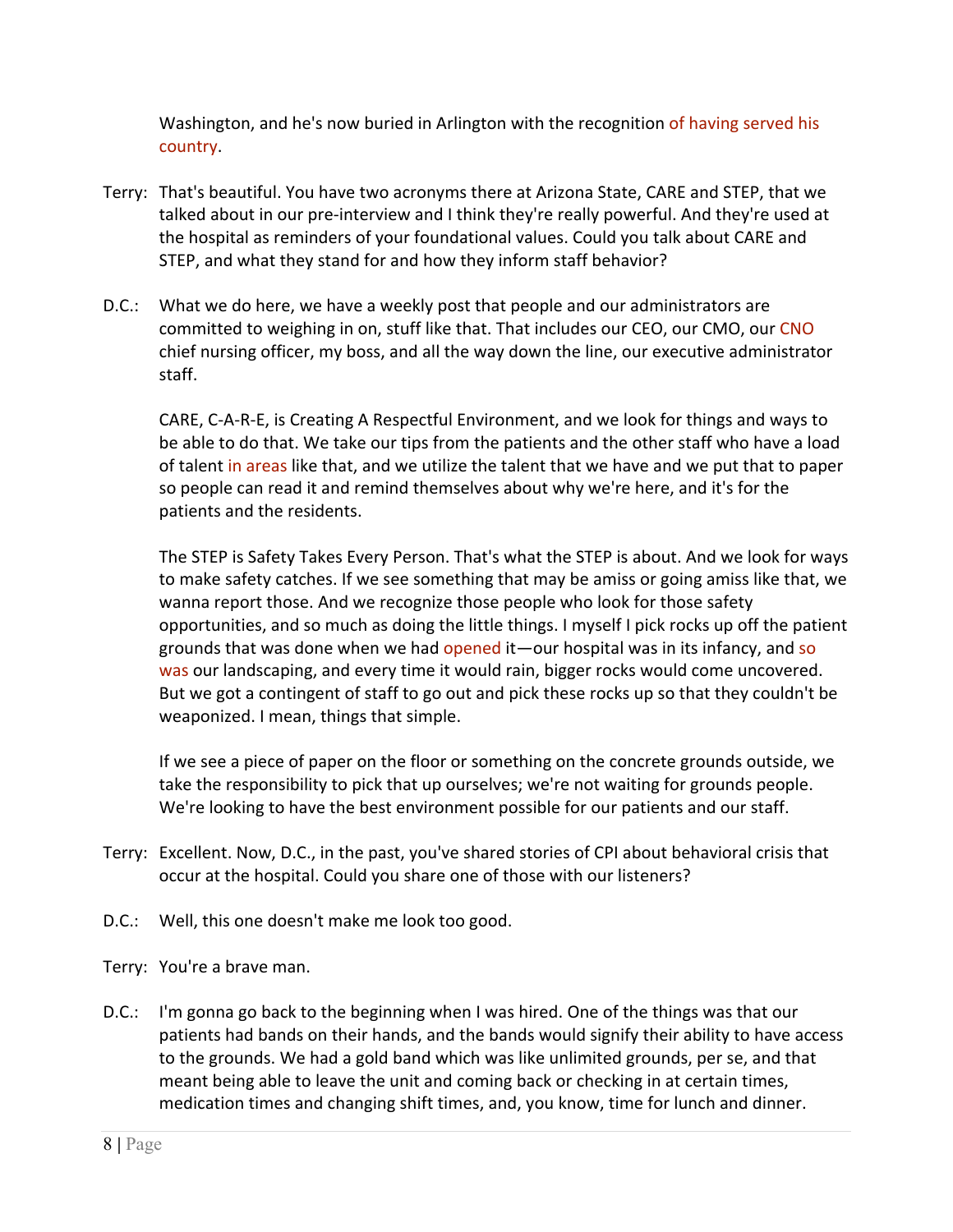Our blue bands, which were—excuse me, our green bands were next in line, which gave them certain hours to be out then they needed to be on the unit.

Our blue bands, which the ratio was one to five, our staff could take five of them out. They had to go with the staff and they had to return with the staff. And the white band, which meant they were confined to the unit at those particular times.

Well, it just so happens that the bands, so that people understand it, if a person with a gold band or a green band committed an infraction, if the treatment team warrant it was severe enough that they needed to go down in color, we would then take the green or the gold band and would strap a white band on it for a period of time. Well, that got to be a headache, because some people were not allowing us to do that. And as I was very tired, I looked at everybody's band and they had some green bands and gold bands, and I was the one—as the new kid on the block, I was the person who was letting them out the door and letting them on the grounds.

Well, my staff kind of okey-doked me and told me that I let a person out that shouldn't be out, and it came to my attention that I not only have to look at the band of the person that patient was wearing, but I needed to look at the board that spoke to the privileges that was inside the office.

Not knowing this and thinking about how wonderful my teammates were, I went out after him and the patient told me when I asked him, I said, "You have to go back to the unit," and he said, "What for?" And I told him and explained to him, which he knew that already. He says, "I'm not going back." And I then looked at him and said, "Look, I'm kind of a new guy here. I let you out by accident." And I said, "Come on, help a brother out. Let's go back to the unit." He looked at me and he said, "All right, you're kind of new here, I'm not gonna take advantage of you that way, so I'm gonna go back to the unit. But if you don't start checking that board," he says, essentially, "I'm out. Next time you let me out, I'm gone."

And I said, "Shh." And I'm thinking this is a load off of me, and I start to go back, I look back and he didn't move, and I asked him, I said, "Come on, let's go." He said, "Before we go," he asked me, "who's your daddy?" And I said, "What?" He said, "Who's your daddy?" And it was something most of the patients were saying at the time. I said, give him an answer, get him inside, and then tell him, "You're  $I<sup>2</sup>m$  not my your daddy."

So, what happened was I said, "I am. You are my daddy." So, "It's okay, now I'm going with you,". And that patient actually came in, we wound up having a real great rapport. He's kind of a jokester. He's no longer here, but again, that was 30 years ago.

Terry: So you adopted a "Don't say no" and kind of a very—almost a peer‐to‐peer approach, saying, "Hey, give me a break, I'm new," rather than an authoritarian voice. You used more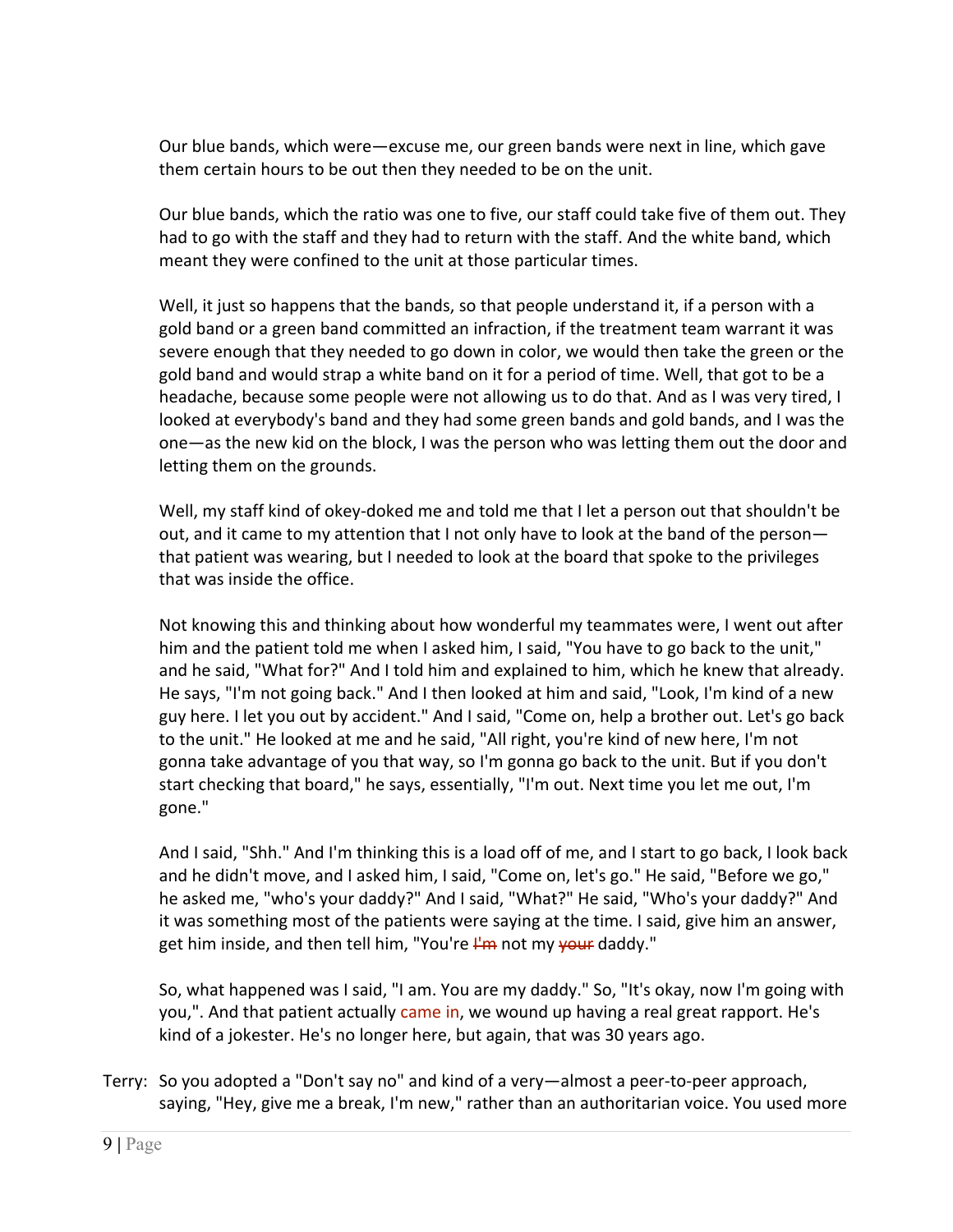of a brotherly voice yourself, to use the phrase, I mean. And was that do you think just part of your nature or more kind of an intuitive sense of what would bring the situation to a peaceful resolution?

- D.C.: Well, I was looking for a peaceful resolution all the time. It would be shocking to have somebody new here and then having to do a hands‐on and calling on the radio. You know, and these are the kinds of things that probably happened before but, you know, I got to know the patients in a different way even for the moment—and I think that was in my first week, you know, at the hospital when I did that, first few days. But that was kind of me looking at the patient, and he had been—you know, I had been around the unit for a couple of days and a couple of hours, and he wasn't one of the ones who became dysregulated and violent, he just wanted to get out. He just put one over on staff.
- Terry: Did patients try—I mean, you had it on the board, but did patients try to doctor their bands, so if they were white, that they would color them in green or gold, or did you have any—I mean, I'm sure you've seen everything so far as subterfuge goes there.
- D.C.: Yeah, white bands. They would keep bands from other people.
- Terry: Oh, I see.
- D.C.: If your band came off, you'd kept it and you were able to sell it to somebody else. If you had a band, you know, say I'm giving you a blue band, here's this green band for a dollar, you know, they try to put in on and put tape around it, you know, clear scotch tape so you can't see where it breaks. That's why you've got to read the board. So, I was a boardreader after that.
- Terry: I bet. I bet. You know, you talked about that you used to wake people up by turning on the lights abruptly or banging garbage cans together, and, you know, you wrote me something, and for our last question today, D.C., I want you to maybe comment or read a comment that you sent me while preparing for this interview. You titled the comment "An Epiphany," and it says this.

"As an idealist, I've often imagined that people today who work in our hospitals and treatment facilities look back over the past 25 to 30 years and say to themselves how archaic and barbaric our practices were. So the question again can be asked, how will people 25 to 30 years from now see us? What will they think and say about us and our present practices?" Well, what about that, D.C.?

D.C.: Well, I'm gonna explain this in a couple of ways, and I'm gonna use some other—a bit of a literature here.

There used to be a program called PART, which is Patient Assault Response Training. We were involved in that for a period of time but then we moved to Pro‐ACT. And one of the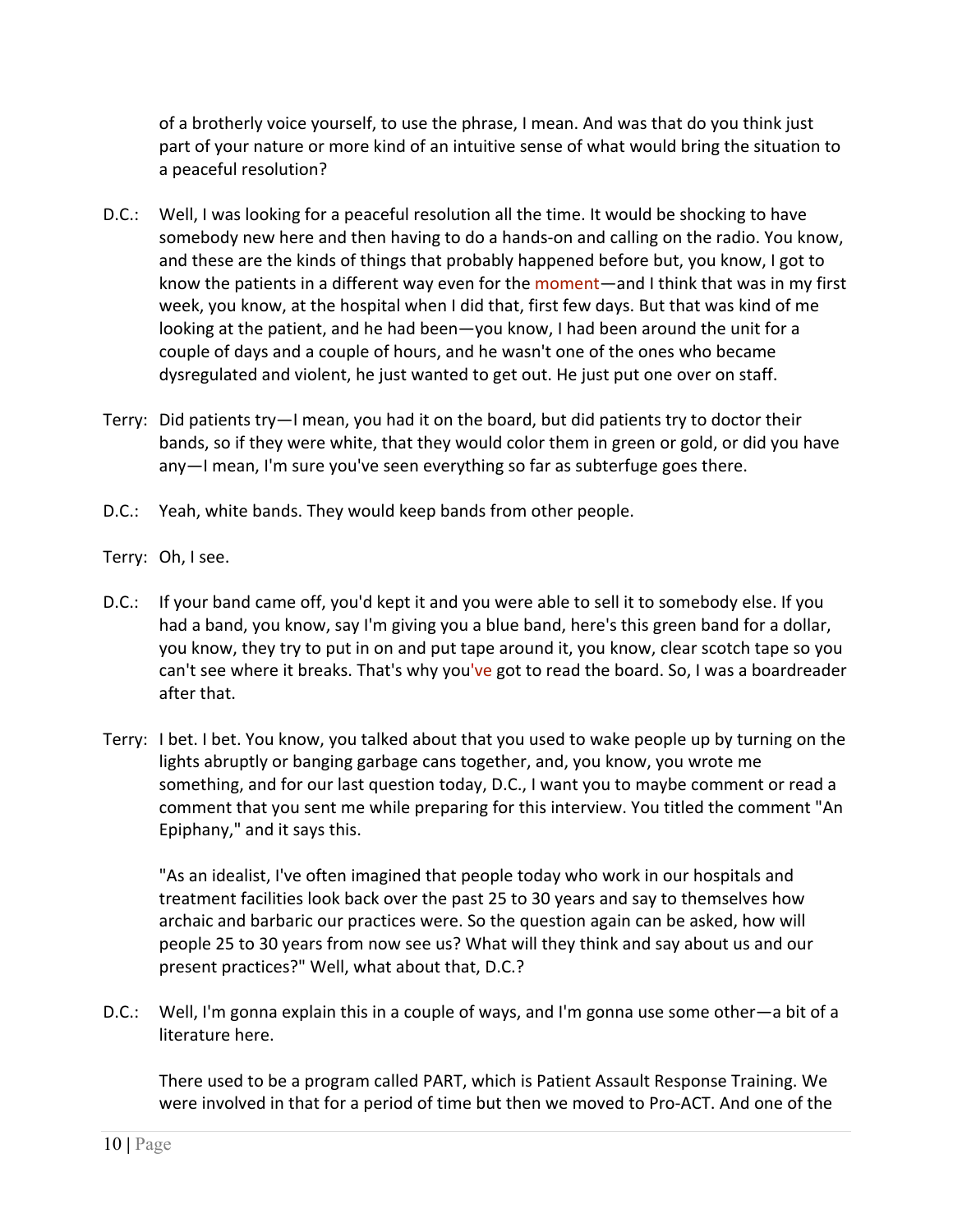reasons was, is when you say Patient Assault Response Training, that means the incident already took place, because now it's response training. How do you respond to something like this?

And looking at prevention and preemption, pre‐crisis kinds of situations, and, you know, pre‐intervention kind of things, we were looking to get ahead of those things. We were looking to—at the time, and I have a few people, a few staff that are involved in this practice, too. When we used the debriefing model, the postvention model that CPI provides, one of the questions we ask is, did this have to happen? We wanna look back and—I mean, if we put a person in seclusion, if we put a person in restraints, you know, heaven forbid, if we have to take an action that is not consistent with the care, welfare, and safety of the patient and the staff, we question ourselves. And in questioning ourselves, we found better ways to do things.

Dialog and rapport-building is probably two of the key elements, the key components. CPI spelled it out pretty good because they talk about: I'm gonna have three opportunities to be a team leader. If there's a problem or a crisis occurring, the first person on the scene, the person with the most experience and is comfortable, or the person who has the best rapport.

And we use these models like this, but we don't use them when there's crisis. We try to touch base with people prior to crisis. If there's a person expecting a package and has been disruptive Monday, Tuesday, I'm gonna visit this person before they even have an opportunity to come out on the ground, and let him know that I'll look into the post office for his package.

If there's a person that can't make it to group and are expecting a visitor, if it's appropriate and is telephone hours, and they call, he'll get visitors then. We do a lot of things preemptively and proactively. We don't wait for the crisis. And that's basically the changes that I think we're gonna make. There'll be a lot more preventative measures, I believe, in the next few years instead of having to learn a particular intervention that deals with a particular outburst or crisis or event. We're not gonna wait for that.

One of the models I use, too, is I ask the question, would you rather be a fireman or excuse me—a firefighter or a fire preventionist? And people have asked, what's the difference? Well, one is you're out there fighting the fire, which is a good thing. But if you can prevent the fire with smoke alarms and things like that, make sure you don't have open flames in your areas, with candles, that goes a long way. And most people—and that's the idea I want, people to look at how to prevent these things from occurring. I would like them to spend more time in these particular areas instead of waiting for the event, the crisis event to occur, and then try to deal with it that way.

Terry: So making prevention a foundational element is really the heart of progress in treatment?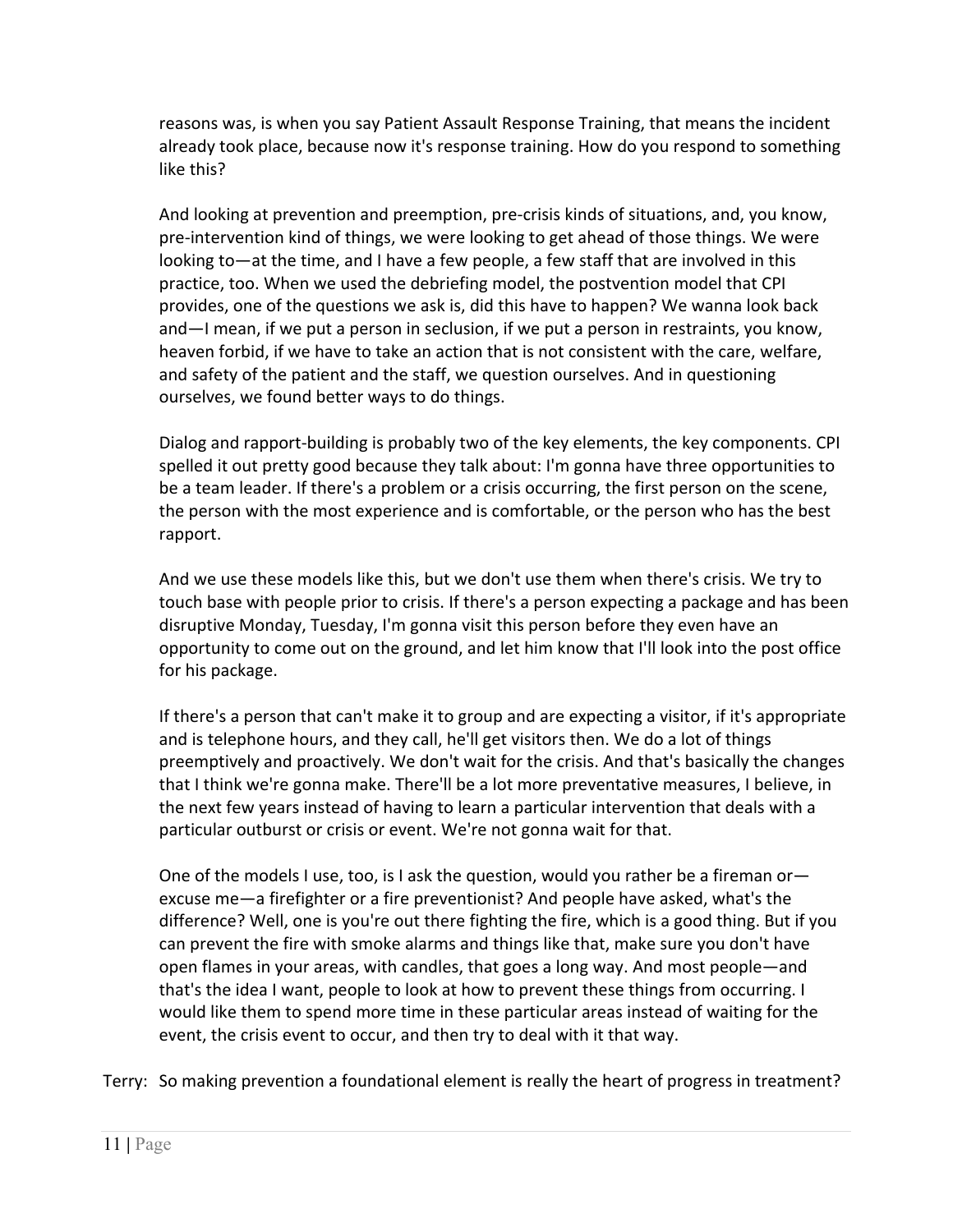- D.C.: Well, I would think so. There's a lot of people who agree with me. Now, some things are gonna happen. If I can give you one more analogy.
- Terry: Please. Please do.
- D.C.: In the training, some of the things I do is simply understand prevention and preemption a little bit better. I talk about if your house is burglarized, what are some of the things you have to do? You know, it's funny though because a lot of people leave out notifying their spouse. You wanna go, what was taken? They go in the house and there's a couple of things that's wrong, you know, that are not right. To enter the house that's already been broken in, you still might find the perpetrators still there. But I make sure that they understand that.

But then most of them say, "I'd call the police." And I wanna ask, does that guarantee getting your stuff back, what was taken? And they understand, no. And then I say, okay, are there measures you can take? You know, good signage job, get a dog, get a screen fence, make sure there's a peephole, put bars around your window, put a gate, an outer gate that you need access to, an access code to go through. You know, have a fire alarm and be trained in it as well like that. Get lighting in the area, a lot of lighting. Trim your hedges, things like that, so you can see very clearly. You have a lot more visibility, those kinds of things.

And I asked the same question and people contributed to those solutions and I said, "Does that guarantee that your house is not gonna be robbed?" And, again, they say, "No." But it's a better way. If an individual sees a home like this, or a home that's not protected, he's gonna go for the easier one. So you're doing some things to prevent the occurrence or preempt the occurrence of somebody robbing or breaking into your home.

So, I wanna make sure that they have that kind of understanding and I use other examples as well. So we try to do those things that would preempt a crisis or an outburst, or a crisis or dysregulation kind of event from our patients and our residents.

- Terry: I see. Well, that's an excellent example of—again, you can't make yourself—you can't indemnify yourself against any scenario that might require more than verbal intervention, but you can take every reasonable measure to see that prevention is in place beforehand.
- D.C.: Yes. And again, you may get alarms, but these little lessons, I think, are important. Our new classes, our new employee orientation, our trainer is given the opportunity to speak to that particular issue. And we have several of them. And can I give you one more?

## Terry: Please.

D.C.: We have what's called objective and directive. One of the things that occurred once was the doctor had a call; there was a code and the doctor had wanted this individual in his